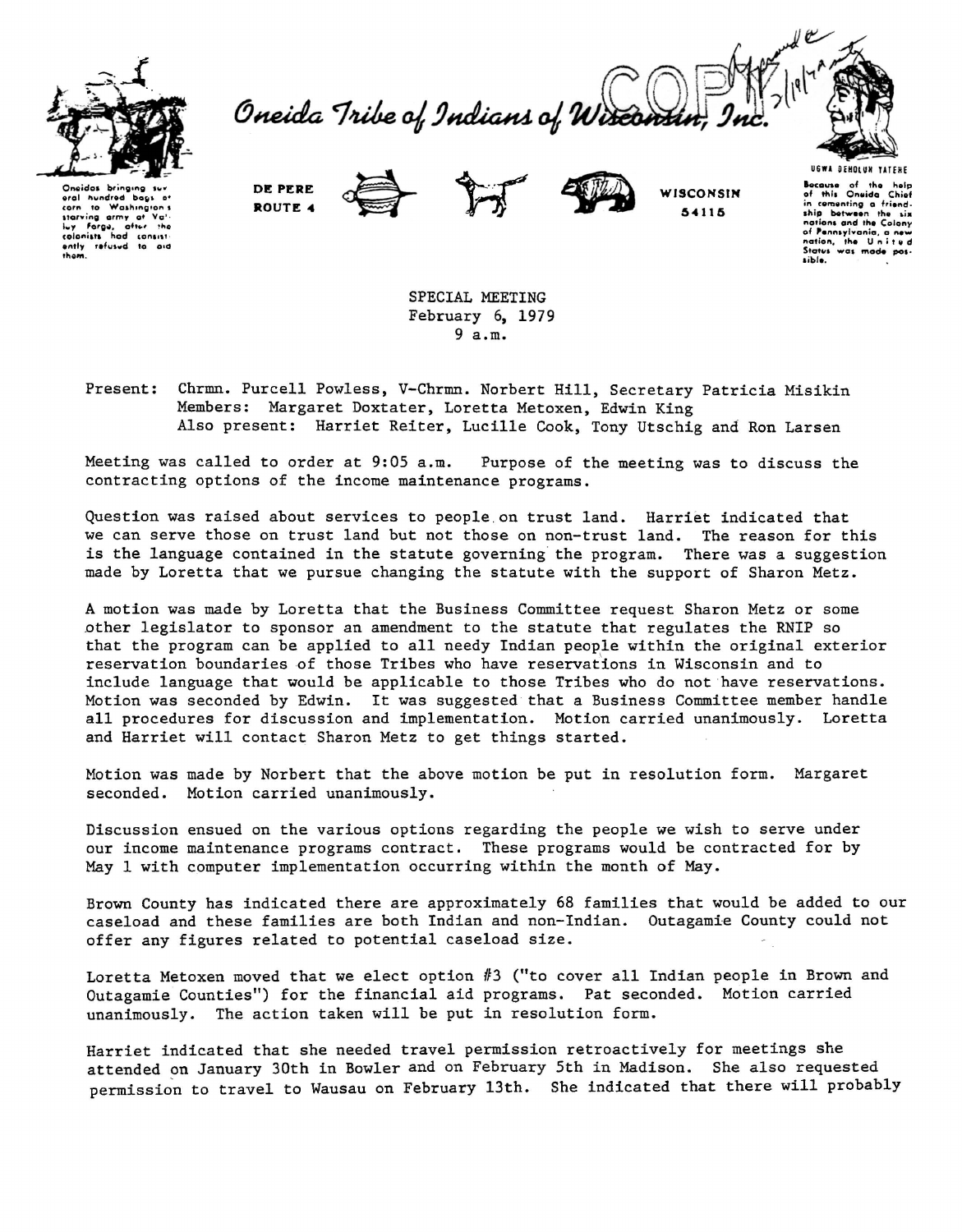Oneida Tribe of Indians of Wis. Special Meeting 2/6/79 Page\_2

be many training sessions and meetings coming up in connection with the contracting of the income maintenance programs and wondered about procedural requirements as most of the travel requests would be retroactive. Motion was made by Loretta to approve all the travel requests indicated and future travel. Margaret seconded. Motion carried unanimously.

Purcy indicated that he will be attending the meeting in Wausau on the 13th with Harriet. Pat moved to approve Purcy's travel request. Margaret seconded. Motion carried unanimously.

CETA: Lucille Cook indicated that the recommendation by CETA to hire Katherine Green for the position of Day Care Aide was in conflict with the Day Care Board's and Lucille's recommendation. CETA recommended Katherine Green for the Day Care Aide position based on her work experience in child care work. Lucille cited potential staff conflicts and stated that one parent told her that she would take her child out of Day Care of Katherine was hired. Lengthy discussion ensued about personality conflicts, applicants' qualifications and ramifications of Business Committee's decision.

Motion was made by Margaret that we accept CETA's recommendation to hire Katherine Green for the position of Day Care Aide. Norbert seconded. Vote was 3 for, 1 opposed and 1 abstention. Motion carried. Question was raised about the interpretation of the "5 voting" clause in the Redbook regarding personnel recommendations Loretta will pursue the legal interpretation.

Recommendation was made to hire Audrey Funmaker for the Part-time Typist position.  $\mathcal{C}$ Norbert moved to approve the recommendation. Margaret seconded. Motion carried unanimously.

(Purcy leaves the meeting - Norbert chairs)

Motion was made by Loretta to approve the request that Pamela Webster be paid the \$.25/hour difference she should have been paid retroactively from her starting date. She was supposed to receive \$4.00/hour and has been receiving \$3.75. CETA indicated that the error was theirs for the omission in their 11/28/78 minutes. Motion was seconded by Pat. Pam is currently a short-term employee whose position ends 2/13/79. Vote was 3 for and 1 abstention. Motion carried.

Ron Skenandore requested a leave of absence from the Manpower CETA Committee where he is the Chairperson. Loretta moved that we concur with that recommendation and insert "excuse" in the place of "leave of absence". Edwin seconded. Motion carried unanimously.

(Purcy returns to the meeting & assumes the chair)

Norbert made a motion to approve the recommendation to hire Glory Battershield for the position of Bookkeeper at the Oneida Nursing Home. Margaret seconded. Motion carried unanimously.

Loretta made a motion to hire Pat Madrid for the Housecleaning Person at Sites I & II with the stipulation that she get insurance for her car first. Pat seconded. Motion carried unanimously.